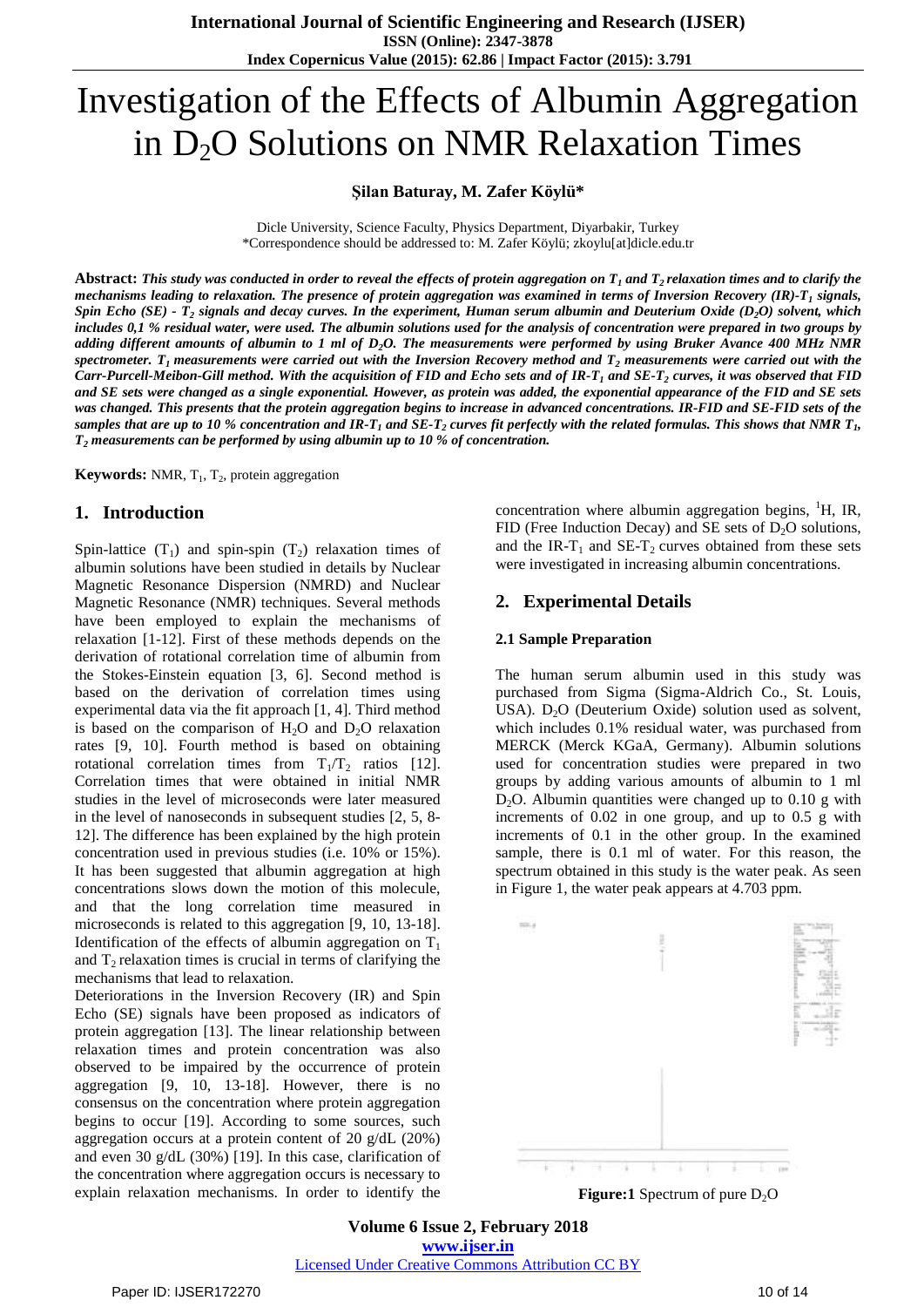#### **2. 2 Relaxation Time Measurements**

The measurements were performed using an Avance Bruker 400 <sup>1</sup>H-MHz NMR spectrometer.  $T_1$  relaxation time was obtained using the Inversion Recovery (IR) pulse step (180-τ-90). The pulse repetition time (TR) of albumin solutions was taken to be higher than  $5T_1$  and  $T_1$  of each sample was first detected with preliminary experiments. Pulse repetition time of  $D_2O$  was selected as 150s.  $T_2$ measurement was performed by the Carr-Purcell-Meibon-Gill (CPMG) method.

IR-FID and SE-FID signal sets of the prepared samples were obtained. In IR-T<sub>1</sub> and SE-T<sub>2</sub> measurements, the waiting time was changed according to the concentration in the sample.

#### **2.3 Protein aggregation and Relaxation Times-Concentration Relationship**

Towards the end of the 1980s, it was shown that a protein added to a solution could not be fully disaggregated into its individual molecules beyond a certain concentration [4, 12, 14-18, 20, 21]. In such a situation, a high number of protein molecules remain attached to each other. This is called protein aggregation. In this situation, relaxation attention time of the aggregated molecule increases, which in turn suddenly increases the corresponding  $1/T_1$  time [8]. This phenomenon abruptly changes the linear relationship between  $1/T_1$  and concentration. Although some studies have argued that this effect is manifested in the presence of 2% albumin, other studies have noted that the linear relationship was disrupted after 20% albumin content. Therefore it is highly important to clarify at what concentration this phenomenon occurs.

In cases where protein aggregation occurs, IR and SE curves do not make good fits with  $1/T_1$  and  $1/T_2$  data, and distortions also occur on these curves [13]. In this case, the obtained  $T_1$  and  $T_2$  values are wrong. As a result,  $1/T_1$ saturates at an early stage and its relationship with concentration becomes non-linear.

The fact that  $1/T_{1}$ , relaxation time ratio has a linear relation with concentration was first discovered in the 1960 and later verified in various studies [12, 14-18]. It is useful to derive this relationship again in this study.

The water in protein solutions is either in free phase or protein-bound. However, since NMR signals for these two different phases could not be obtained, it was assumed that water was making rapid chemical exchanges between these two phases. It was concluded that this rapid exchange resulted in  $1/T_1$  and  $1/T_2$  ratios to average. The measured  $1/T_1$  and  $1/T_2$  ratios with the assumption that water exchanges rapidly between free water and bound water can then be expressed as follows:

$$
1/T_1 = P_f \ 1/T_{1f} + P_b \ 1/T_{1b} \tag{1}
$$

$$
1/T_2 = P_f \ 1/T_{1f} + P_b \ 1/T_{1b} \tag{2}
$$

where,  $P_f$  and  $P_b$  are the probabilities of water being in free phase and bound phase, respectively.  $T_{1b}$  and  $T_{1f}$  are the relaxation times of water in free phase and bound phase, respectively.

In the situation of free water molecules are significantly more than bound water molecules,  $P_f$  can be taken as  $P_f \cong 1$ . On the other hand, since  $P_f + P_b = 1$  or  $P_f = 1 - P_b$  can be written, the following equation is obtained:

$$
1/T_1 = (1 - P_b) 1/T_{if} + P_b 1/T_{1b} \tag{3}
$$

Equation 3 can then be rearranged and expressed as;

$$
1/T_1 = 1/T_{if} + P_b(1/T_{1b} - 1/T_{1f})
$$
 (4)

where,  $P_b = \frac{N}{N}$ *N*  $P_b = \frac{N_b}{N}$ . N<sub>b</sub> denotes the number of bound molecules and N denotes the total number of water molecules.  $N_b$  is related to protein concentration. That is, as the number of protein molecules in the solution increases,  $N_b$  increases. Therefore,  $N_b=nC$  can be written. n shows the number of water molecules bound to a single protein molecule. C is protein concentration. Taking all

these into consideration, equation 4 can be written as;

$$
1/T_1 = 1/T_{if} + \frac{nC}{N} (1/T_{1b} - 1/T_{if})
$$
 (5)

or as,

$$
1/T_1 = 1/T_{if} + K_1 C \tag{6}
$$

where,  $K_1 = \frac{n}{N} (1/T_{1b} - 1/T_{1f})$  $K_1 = \frac{n}{N} (1/T_{1b} - 1/T_{1f})$ . For  $1/T_2$  measured with the same approach, the following equation can be derived:

$$
1/T_2 = 1/T_{2f} + K_2C \ (7)
$$

According to equations 6 and 7, during rapid chemical exchange,  $1/T_1$ -C and  $1/T_2$ -C relationship is linear.

On the other hand, relaxation time ratios of water molecules are expressed as stated in equations 8 and 9 below.

$$
\frac{1}{T_1} = \frac{6}{20} \left(\frac{\mu_0}{4\pi}\right)^2 \frac{\gamma^4 h^2}{r^6}
$$
\n
$$
\left(\frac{\tau}{1 + \omega^2 \tau^2} + \frac{4\tau}{1 + 4\omega^2 \tau^2}\right)
$$
\n
$$
\frac{1}{T_2} = \frac{6}{40} \left(\frac{\mu_0}{4\pi}\right)^2 \frac{\gamma^4 h^2}{r^6}
$$
\n
$$
\left(3\tau + \frac{5\tau}{1 + \omega^2 \tau^2} + \frac{2\tau}{1 + 4\omega^2 \tau^2}\right)
$$
\n(9)

**Volume 6 Issue 2, February 2018 <www.ijser.in>** [Licensed Under Creative Commons Attribution CC BY](http://creativecommons.org/licenses/by/4.0/)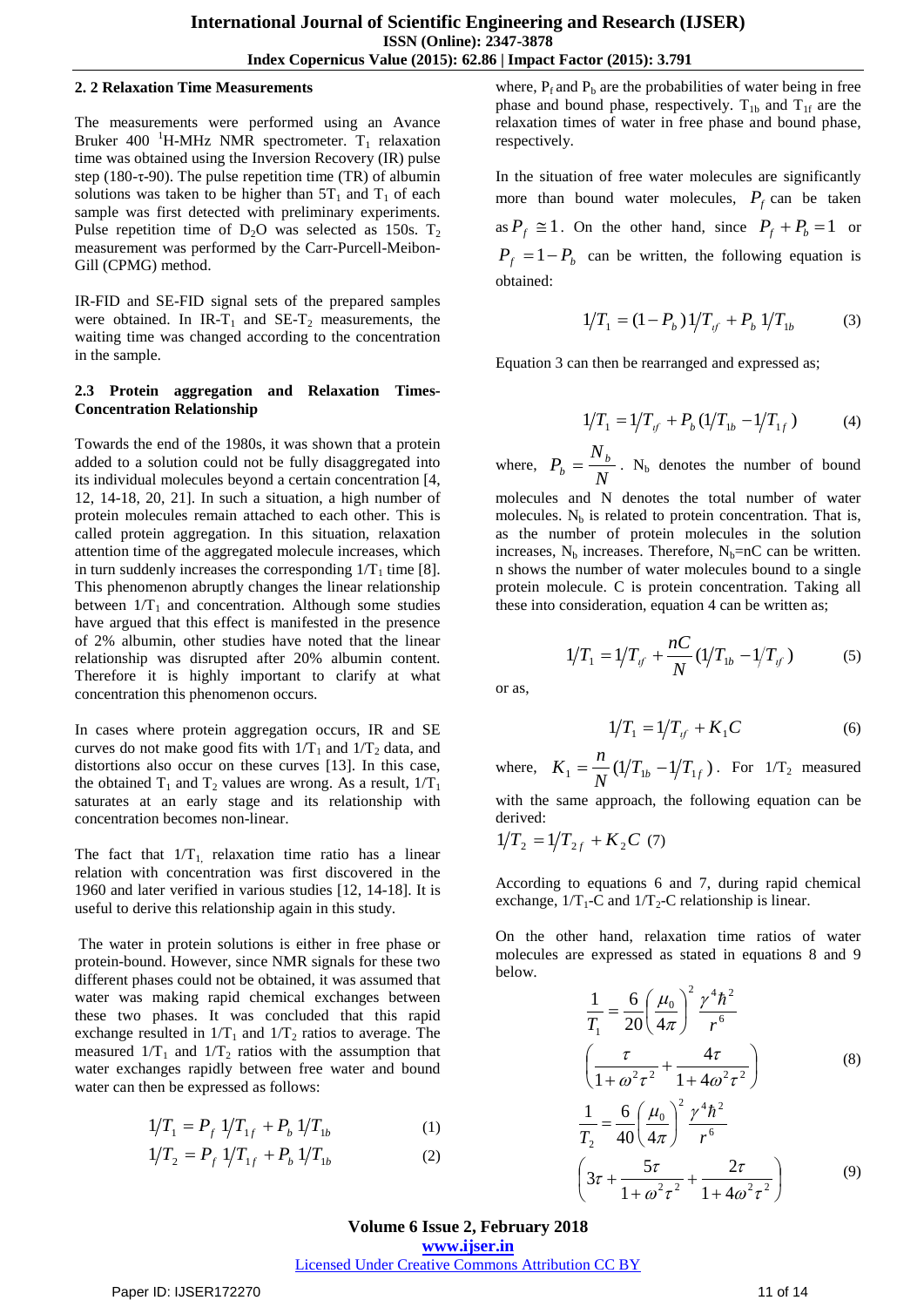$1/T_1$  and  $1/T_2$  ratios depend on correlation time τ. Therefore, changes in τ shall affect the relationship of  $1/T_1$ -C and  $1/T_2$ -C, and disrupt linearity. In this case, τ remains constant for the concentrations where linear relationship persists [2, 5-8]. In this case,  $1/T_1$ -C and  $1/T_2$ -C relation can be written as in equations 8 and 9 under the condition  $\omega^2 \tau^2 \ll 1$  including correlation time.

## **3. Results and Discussion**

#### **3.1. Results**

FID, Echo sets, IR-T<sub>1</sub> and SE-T<sub>2</sub> curves were obtained for albumin contents of 0 g (pure  $D_2O$ ), 0.02 g, 0.04 g, 0.06 g, 0.08 g, 0.10 g, 0.20 g, 0.30 g, 0.40 g, and 0.50 g. FID signal sets, IR-FID sets, and Echo decay  $(T_2)$  curves obtained in the presence of 0 g, 0.02 g, 0.04 g, 0.06 g, 0.08 g, and 0.10 g albumin were examined. Based on these examinations, it was found that the FID and SE sets of D<sub>2</sub>O changed in a single exponential manner. However, as albumin was added, the exponential outlook of the FID and SE sets changed. This is indicative of albumin aggregation in higher concentrations, and is consistent with the literature [9, 10, 13-18].

On the other hand, IR-T<sub>1</sub> and SE-T<sub>2</sub> curves of samples obtained by addition of albumin to  $D_2O$  with increments of 0.1 g/ml were obtained. When protein content exceeds 0.1 g/ml, albumin aggregation becomes more distinct. In this case, IR-T<sub>1</sub> and SE-T<sub>2</sub> sets do not fit well with single exponential curves. Within the range of these obtained sets, points that were out of the curve were removed. That is,  $T_1$  and  $T_2$  were taken as approximate values. This suggests that albumin aggregation increases at high concentrations [9, 10, 13-19].

 $T_1$  and  $T_2$  time data and  $1/T_1$  and  $1/T_2$  ratio data obtained from the measured IR and SE curves are presented in Table 1 for low concentrations and in Table 2 for high concentrations.

**Table 1:**  $T_1$ ,  $T_2$  time data, and  $1/T_1$  and  $1/T_2$  ratio data obtained from the measured IR and SE curves for low concentrations.

| Concentration<br>(g/ml)       | $T_1(s)$ | $1/T_1(s^{-1})$ | $T_2(ms)$ | $1/T_2(ms^{-1})$ |
|-------------------------------|----------|-----------------|-----------|------------------|
| $0 \frac{\text{g}}{\text{m}}$ | 15.58    | 0.0642          | 277.8     | 0.00036          |
| $0.02$ g/ml                   | 9.724    | 0.1028          | 750.9     | 0.00133          |
| $0.04$ g/ml                   | 9.419    | 0.1062          | 688.5     | 0.00145          |
| $0.06$ g/ml                   | 7.723    | 0.1295          | 430.4     | 0.00232          |
| 0.08g/ml                      | 6.377    | 0.1568          | 350.9     | 0.00285          |
| 0.10g/ml                      | 5.229    | 0.1912          | 293.6     | 0.00341          |

**Table 2:**  $T_1$ ,  $T_2$  time data, and  $1/T_1$  and  $1/T_2$  ratio data obtained from the measured IR and SE curves for high concentrations.

| Concentration<br>(g/ml) | $T_1(s)$ | $1/T_1(s^{-1})$ | $T_2(ms)$ | $1/T_2(ms^{-1})$ |
|-------------------------|----------|-----------------|-----------|------------------|
| 0.10g/ml                | 5.229    | 0.1912          | 293.6     | 0.00341          |
| 0.20                    | 2.256    | 0.4433          | 126.7     | 0.0079           |
| 0.30                    | 2.03     | 0.4926          | 78.62     | 0.0127           |
| 0.40                    | 1.743    | 0.5737          | 59.33     | 0.0169           |
| 0.50                    | 1.251    | 0.7994          | 47.36     | 0.0211           |

Using the data in Table 1 and Table 2, the graphs of  $1/T_1$ and  $1/T_2$  ratios plotted against concentration are shown in Figures 1, 2, 3, and 4, respectively.











**Figure 3:**  $1/T_1$  versus high protein concentration (g/ml)



**Figure 4:**  $1/T_2$  versus high protein concentration (g/ml)

**Volume 6 Issue 2, February 2018 <www.ijser.in>** [Licensed Under Creative Commons Attribution CC BY](http://creativecommons.org/licenses/by/4.0/)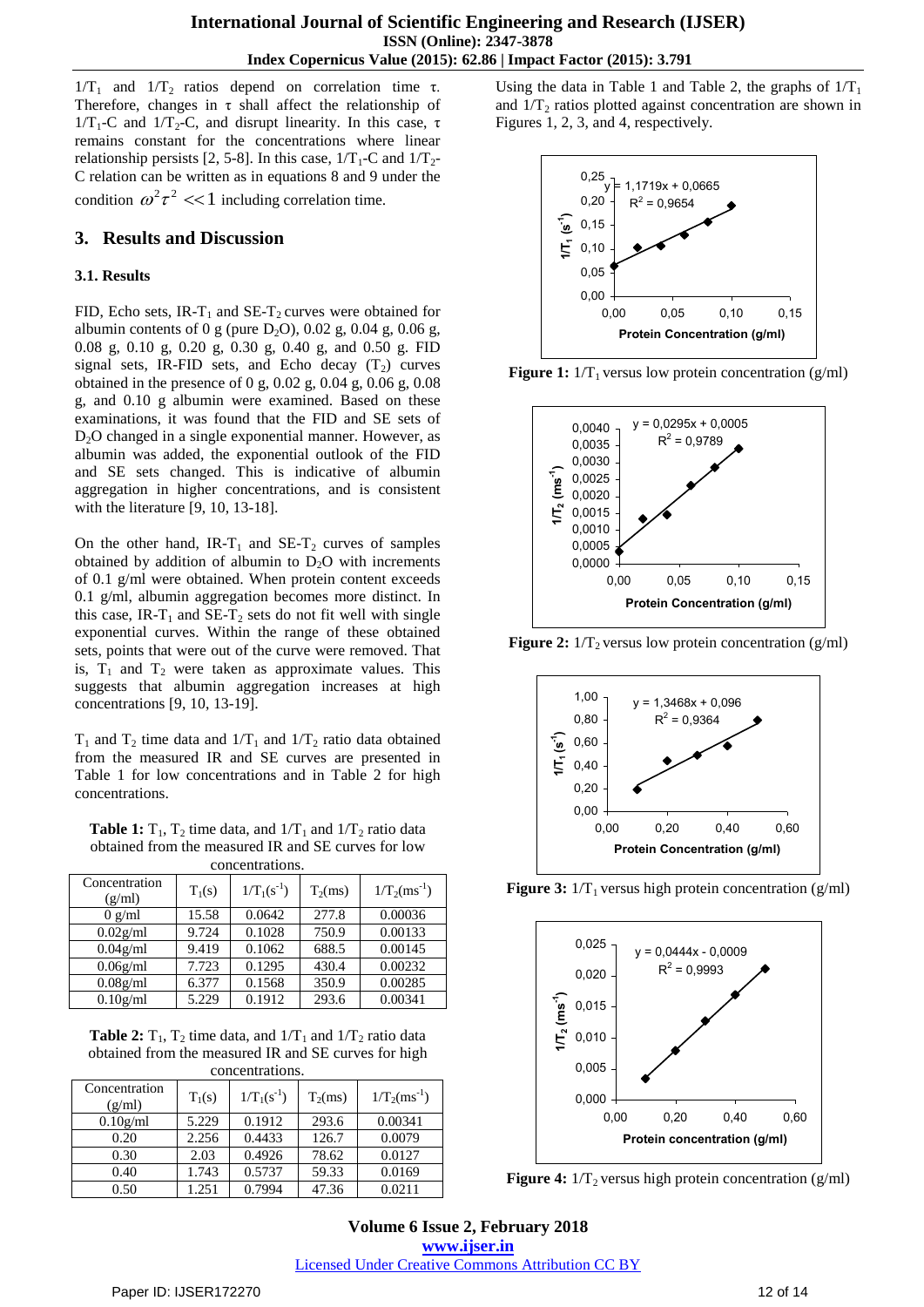#### **3.2 Discussion**

There are two types of proton pools in protein solutions; the first of these is the pool consisting of protein protons, and the other one is the pool consisting of water protons. For this reason, protein solutions give multiple NMR peaks. But only water proton peak is obtained in NMR spectrum because protein protons tend to relax very rapidly [4]. This signal also changes in the manner described in equations 1 and 2 for increased waiting times. Here, the signal shows a single exponential decay. In the case where the signal decays in a single exponential manner, IR- $T_1$  curve increases with increasing t according to the following equation;

$$
M_z = M_0 (1 - 2e^{-t/T_1}/T_1)
$$
 (10)

whereas,  $SE-1/T_2$  curve decreases with increasing t according to the following equation;

$$
M_{xy} = Ae^{-t/T_2}
$$
 (11)

where, t is waiting time. There are an IR-FID, IR-M<sub>z</sub>, SE signal and  $M_{xy}$  magnetization for each waiting time. In single exponential exchange, the change in FID and SE sets is exponential. IR-T<sub>1</sub> and SE-T<sub>2</sub> curves fit the equations 1 and 2 well. The IR-FID sets obtained for low protein concentrations exhibit single exponential behavior. Similarly, SE sets obtained for protein concentrations also exhibit single exponential behavior. This observed behavior indicates that protein aggregation is not effective at concentrations up to 0.1 g/ml. This phenomenon is also confirmed by IR-T<sub>1</sub> and SE-T<sub>2</sub> curve fits. In these figures, IR-T<sub>1</sub> perfectly fits equation 1, while  $SE-T_2$  perfectly fits equation 2. This proves that at low concentrations, there is no albumin aggregation. In equations 8 and 9, τ is constant when there is a linear relationship between  $1/T_1$  and  $1/T_2$ with τ.

In protein solutions, it has been proven that  $\tau$  is derived from the tumbling of the molecules [4, 9-13]. On the other hand, under the presence of aggregation, molecules adhere to each other and cause larger molecules to be formed. Since larger molecules move more slowly, the correlation time τ increases. As a result,  $1/T_1$  and  $1/T_2$  suddenly increases. In the presence of high protein concentration, decay in the exponential behavior of the FID and SE sets is indication of albumin aggregation. The fact that  $IR-T_1$ and  $SE-T_2$  curves cannot fit equations 1 and 2 confirms this phenomenon.

Separately, at low concentrations, the linear relationship of  $1/T_1$ -C and  $1/T_2$ -C indicates that  $\tau$  remains constant, and no aggregation occurs. In the presence of high concentration, the observed increase beyond 0.1 g/ml indicates that  $\tau$  is elongated and aggregation occurs.

## **4. Conclusion**

IR-FID and SE-FID sets of samples with up to 10 % concentration, and the IR-T<sub>1</sub> and SE-T<sub>2</sub> curves seem to be suitable. They fit the equations related to the data perfectly. This indicates that NMR  $T_1$  and  $T_2$ measurements can be performed using albumin up to a concentration of 10 %.

The exponential appearance gradually disappears in both signal sets and IR-T<sub>1</sub>, IR-T<sub>2</sub> curves for concentrations exceeding 10 %. Nevertheless, by discarding some data at 50 % concentration measurements, average IR- $T_1$  and SE- $T<sub>1</sub>$  curves can be obtained. Signal distortions become more evident on concentration curves of  $1/T_1$  and  $1/T_2$  after 20 % concentration. This indicates that the relationship is significantly weak between concentrations of 10 % and 20 %, and multi-effective beyond 20 %. While the data show a linear relationship at low concentrations, this linear relationship is disrupted at 20 % and at exceeding concentrations. This shows that albumin aggregation is multi-effective.

# **Acknowledgement**

This work was supported by the research foundation of Dicle University, grant no: DUBAP-09-FF-11.

# **References**

- [1] Grosch, L., Noack, F. 1976. Biochimica et Biophysica Acta. NMR Relaxatıon Investıgatıon of Water Mobılıty ın Aqueous Bovine Serum Albumın solutıons, 453(1): 218-32.
- [2] Hallenga, K., Koeninig, S.H. 1976. Bıochemıstry. Protein Rotational Relaxation as Studied by Solvent <sup>1</sup>H and <sup>2</sup>H Magnetic Relaxation, 15(19): 4255-4264.
- [3] Oakes, J. 1975. J. Chem. Soc. Farad. Trans. Protein hydration. Nuclear magnetic resonance relaxation studies of the state of water in native bovine serum albumin solutions, 72 (1976): 216-227.
- [4] Gallier, J., Rivet, P., de Certaines, J. 1987. [Biochimica](http://www.sciencedirect.com/science/journal/01674838) et Biophysica Acta (BBA) - Protein Structure and Molecular [Enzymology.](http://www.sciencedirect.com/science/journal/01674838) <sup>1</sup>H- and <sup>2</sup>H-NMR study of bovine serum albumin solutions, [915](http://www.sciencedirect.com/science/journal/01674838/915/1)  $(1): 1-18.$  $(1): 1-18.$
- [5] Koenig, S.H., Brown III, R.D., Ugolini, R. 1993. Magn. [Reson.](javascript:AL_get(this,%20) Med. Magnetization transfer in cross-linked bovine serum albumin solutions at 200 MHz: A model for tissue, 29(3): 311-6.
- [6] Koeninig, S.H. 1995. Biopysical Society. Classes of Hydration Sites at Protein-Water Interfaces: The Source of Contrast in Magnetic Resonanca Imaging, 69(2): 593–603.
- [7] Bryant, R.G. 1996. Biophys. Biomol. Struct. The dynamics of water protein interactions, Ann. Rev. 25 (1996): 29-53.
- [8] Bertini, I., Fragai, M., Luchinat, C., Parigi, G. 2000. Magn. Reson. Chem. <sup>1</sup>H NMRD profiles of diamagnetic proteins: a model-free analysis, 38 (7): 543-550.
- [9] Kiihne, S., Bryant, R.G. 2000. Biophys. J. Protein-Bound Water Molecule Counting by Resolution of 1H Spin-Lattice Relaxation Mechanisms, 78(4): 2163– 2169.

**Volume 6 Issue 2, February 2018**

**<www.ijser.in>**